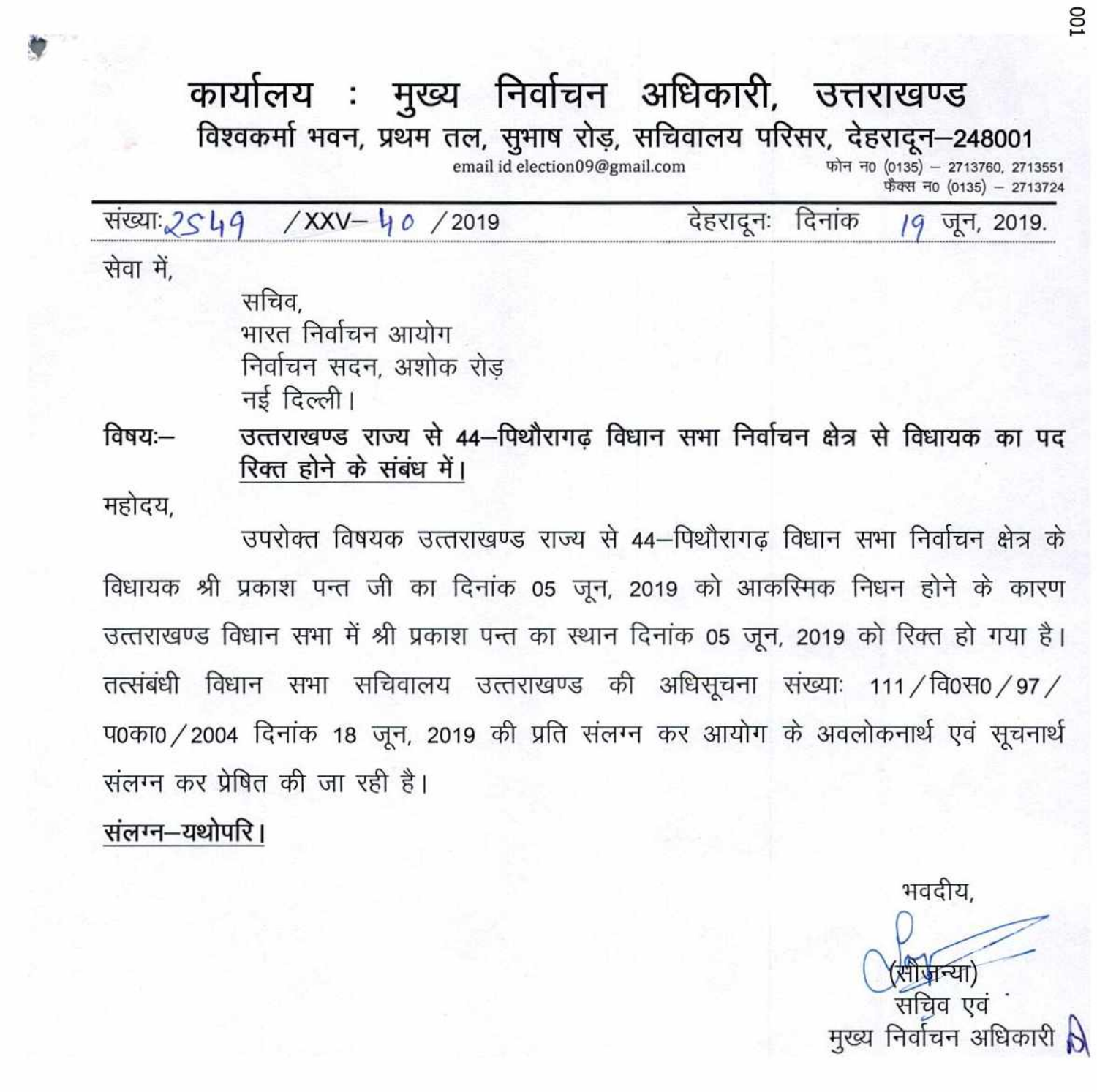

#### विधान सभा सचिवालय उत्तराखण्ड (पटल अनुभाग)

संख्या: 111 / वि0स0 / 97 / प0का0 / 2004 देहरादून, दिनांक : 18 जून, 2019

## अधिसूचना

### प्रकीर्ण

चूँकि जिला-पिथौरागढ़ 44-पिथौरागढ, विधान सभा निर्वाचन क्षेत्र से श्री प्रकाश पन्त, उत्तराखण्ड विधान सभा के सदस्य चुने गये थे,

और चूँकि उक्त श्री प्रकाश पन्त की मृत्यु दिनांक: 05 जून, 2019 को हो गई है,

अतः सर्वसाधारण की सूचनार्थ एतद्द्वारा अधिसूचित किया जाता है कि उत्तराखण्ड विधान सभा में उक्त श्री प्रकाश पन्त का स्थान दिनांक 05 जून, 2019 से रिक्त हो गया है।

> आज्ञा से. (जगदीश चन्द्र) सचिव ।

002

#### संख्याः / विस0 / 97 / प0का0 / 2004, तददिनांक।

प्रतिलिपि निम्नलिखित को सूचनार्थ एवं आवश्यक कार्यार्थ प्रेषित :--

- 1. माननीय राज्यपाल के सचिव को माननीय राज्यपाल की सूचनार्थ,
- 2. माननीय अध्यक्ष विधान सभा के निजी सचिव को माननीय अध्यक्ष की सूचनार्थ
- 3. माननीय उपाध्यक्ष विधान सभा के निजी सचिव को माननीय उपाध्यक्ष की सूचनार्थ,
- 4. माननीय नेता प्रतिपक्ष विधान सभा के निजी सचिव को माननीय नेता प्रतिपक्ष की सूचनार्थ,
- 5. उत्तराखण्ड विधान सभा के समस्त सदस्यगण.
- 6. जिलाधिकारी, पिथौरागढ़,
- 7. मुख्य निर्वाचन अधिकारी, उत्तराखण्ड, देहरादून,
- 8. महालेखाकार, महालेखाकार भवन,कौलागढ़,देहरादून,उत्तराखण्ड,
- 9. सचिव, विधि मंत्रालय, भारत सरकार, नई दिल्ली,
- 10. मुख्य सचिव, उत्तराखण्ड शासन,
- 11. समस्त प्रमुख सचिव/सचिव, उत्तराखण्ड शासन,